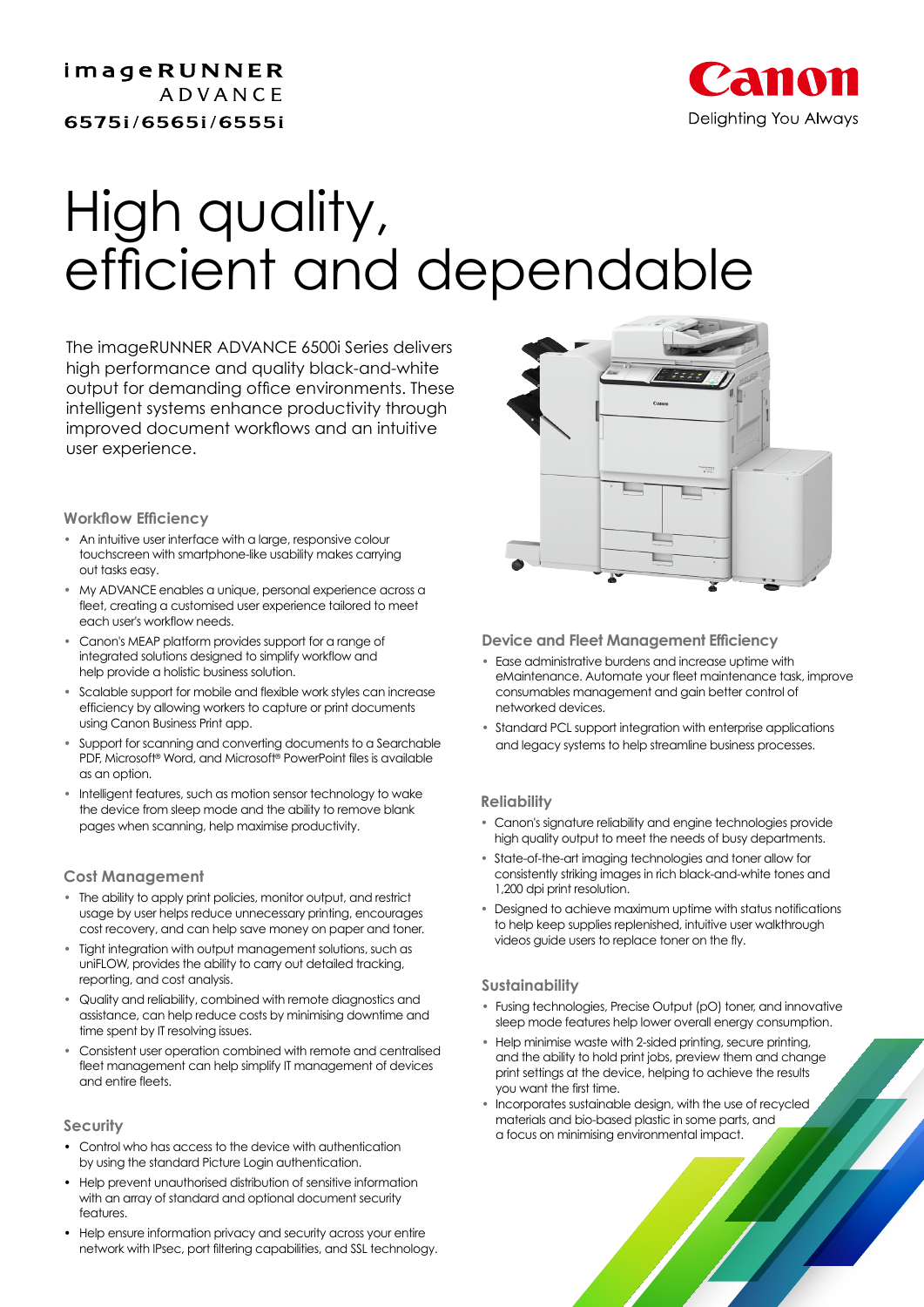edssenes:<br>Multi-purpose tray:<br>Duplex: **Warm-up Time**

 $52$  to 220 gsm<br> $52$  to 256 gsm 52 to 220 asm

From Power On: 30 Seconds or Less<br>From Sleep Mode: 30 Seconds or Less Quick Startup Mode: 3 Seconds\*<sup>2</sup>

30 Seconds or Less<br>3 Seconds \*2 **Dimensions (W x D x H)** 670 mm x 779 mm x 1,220 mm **Installation Space (W x D)** 1,533 mm x 779 mm

.<br>ssic: Only Multi-purpose tray + Cassette drawers open + Copy Tray) 2,065 mm x 1,353 mm

Direct printing available from USB memory key, Advanced box, Remote UI and Web Access'

**Fonts**<br>PCL fonts: PCL fonts: 93 Roman, 10 Bitmap fonts, 2 OCR fonts, Andalé Mono WT J/K/S/T\* (Japanese, Korean, Simplified and Traditional Chinese)\* Requires optional PCL INTERNATIONAL FONT SET-A1.

(Fully configured: Includes Booklet finisher + A3 Paper Deck + Instruments of the folding unit + Puncher unit + Cassette drawers open) **Weight** Approx. 234kg\*3

### **Print Specifications**

#### **Printing Method**

#### **Direct Print**

Windows Vista/Windows 7/Windows 8/Windows 8.1/Windows10

R-ADV 6555i: Approx. 3.3 seconds or less iR-ADV 6565i: Approx. 3.3 seconds or less

iR-ADV 6575i: Approx. 3.1 seconds or less **Copy Resolution** Reading:600 dpi x 600 dpi

#### PS fonts: 136 Roman **Operating System**

- UFRII: Server 2003/Server 2003 R2Vista/Server 2008/ Windows 7/Server 2008 R2/Windows 8/Server 2012/Windows 8.1/Server 2012 R2/Windows 10, MAC OS X (10.5.8 or later)
- PCL: Server 2003/Server 2003 R2Vista/Server 2008/ Windows 7/Server 2008 R2/Windows 8/Server 2012/Windows 8.1/Server 2012 R2/Windows 10
- PS: Server 2003/Server 2003 R2Vista/Server 2008/ Windows7/Server 2008 R2/Windows 8/Server

2012/Windows 8.1/Server 2012 R2/Windows 10,

MAC OS X (10.5.8 or later)

## **Supported media size/s** A3, A4, A4R, A5, A5R<br>**Supported media weight/s**<br>Single-sided scanning: 38 to 220 gsm (BW)<br>Single-sided scanning: 50 to 220 gsm (BW)<br>Double-sided scanning: 50 to 220 gsm (BW) Double-sided scanning: 64 to 220 gsm (CL)

PPD: MAC OS 9.1 or later, MAC OS X (10.3.9 or later),

#### **Copy Specifications**

**Copy Speed** iR-ADV 6555i 32 ppm (A3) 55 ppm (A4)

**Scan Resolution**<br>100 x 100dpi, 150 x 150 dpi, 200 x 100 dpi, 200 x 200 dpi, 200 x 400 dpi, 300 x 300 dpi, 400 x 400 dpi, 600 x 600 dpi

**Platen:** Sheet, Book, 3-Dimensional

iR-ADV 6565i 32 ppm (A3) 65 ppm (A4) iR-ADV 6575i 37 ppm (A3) 75 ppm (A4)

Single-sided (A4, 600 dpi): 120/60 ipm (BW/CL); Double-sided (A4, 300 dpi): 240/220 ipm (BW/CL) **Paper Capacity** 300 Sheets (80 asm) **Double sided scanning** 2-sided to 2-sided (Automatic)

**First-Copy-Out Time**

Printing: 1,200 dpi x 1,200 dpi **Copy Exposure** Automatic or Manual (9 Levels) **Magnification** 25% - 400% (1% Increments) **Preset Reductions** 25%, 50%, 64%, 73%, 78%

**Multiple Copies** Up to 9,999 copies **Preset Enlargements** 121%, 129%, 200%, 400%

**Print Resolution** 1,200 dpi x 1,200 dpi, 600 dpi x 600 dpi **Page description languages** II, PCL, Adobe I

## **Scan Specifications**

**Send Specifications**

Standard: JPEG, TIFF , PDF/XPS (Compact), PDF

**Optional/ Standard** Standard on all models **Destination** E-mail/Internet FAX (SMTP), SMB, FTP, WebDAV

Automatic-Colour Select(Full Colour/Black-and-White), Full colour, Grayscale, and Black-and-White .<br>/Local (1,600)/Speed dial (200)

(PDF/A-1b, Optimize for Web, Apply Policy) Optional: PDF(Trace&Smooth, Encrypted), PDF/XPS (Digital Signature), PDF/XPS(Searchable), Office Open XML(PowerPoint, Word)

**Compression Method** MH, MR, MMR, JBIG **Resolution** 400 x 400 dpi, 200 x 400 dpi 200 x 200 dpi, 200 x 100 dpi A3 A4 A4R  $A5*1$  A5R  $*2$ 

**FAX Memory** Up to 6,000 pages **Speed Dials** Max. 200 **Group dials/destinations** May 199 dials

**Sequential broadcast** Max. 256 addresses

**Standard** Colour flatbed scan unit and 300-sheet duplex automatic document feeder (1-Pass duplex colour scan).

**Type** Colour flatbed plus Single-pass duplex automatic document feeder (1-Pass Duplex Scan)

**sta**<br>Picture Login Authentication, Department ID Authentication (Device and Function Level

Standard: Trusted Platform Module (TPM), Hard Disk Drive Erase, Hard Disk Drive Encryption (FIPS 140-2 Level 2), Hard Disk Password Lock, Mail Box Password Protection

**Pull Scan Spec** Colour Network ScanGear2. For both Twain and WIA **Supported OS:** Windows Vista/7/8/8.1/10 Windows Server 2003/Server 2003 R2/Server 2008/Server 2008 R2/Server

2012/Server 2012 R2

**Power consumption** Maximum: Approx. 2.4 kW Standby: Approx. 260 Wh an.apy.<br>1ergy Saver Mode: Sleep mode: Approx. 0.9 W or less\*5 Typical Electricity: 4.9 kWh (iR-ADV 6555i) Consumption (TEC) rating<sup>2</sup>: 6.1 kWh (iR-ADV 6565i)

**Acceptable Originals**

Objects [Up to 2kg]

**Scan Speed (BW/Colour; A4)**

### **File Forma**

## **Fax Specifications**

Sending/Recording Size

#### **Optional on all models Maximum Number of Connection Lines** 4 **Modem Speed** Super G3: 33.6 kbps G3: 14.4 kbps

\*1 Pels stands for picture elements (pixels)

**Memory backup** Yes

\*2 Sent as A4

| Monochrome laser beam printing |                                 |                            |
|--------------------------------|---------------------------------|----------------------------|
|                                | <b>Print Speed</b> iR-ADV 6555i | 32 ppm (A3)<br>55 ppm (A4) |
|                                | <b>iR-ADV 6565i</b>             | 32 ppm (A3)<br>65 ppm (A4) |
|                                | <b>iR-ADV 6575i</b>             | 37 ppm (A3)<br>75 ppm (A4) |

**Double Sided Printing**

**Network** Standard: 1000Base-T/100Base-TX/10Base-T, Wireless LAN (IEEE 802.11 b/g/n) **Others**<br>Standard:

Automatic (Standard)

USB 2.0 x2 (Host), USB 3.0 x1 (Host), USB 2.0 x1 (Device) Optional: Serial Interface,Copy Control Interface **Colour Mode**

Automatic-Colour Select (Full Colour/Grayscale),

#### **MAIN UNIT** Supported Media Weights<br>
With Copy Tray : 250 sheets (80gsm) With Copy Tray in the Cassettes: Max. 3,500 sheets (A4)<br>
Multi-purpose tray: **Paper Output Capacity**

**Address Book**

**Send Resolution** 100 x 100dpi, 150 x 150 dpi, 200 x 100 dpi, 200 x 200 dpi, 200 x 400 dpi, 300 x 300 dpi, 400 x 400 dpi, 600 x 600 dpi

**Communication Protocol** FTP, SMB, WebDAV E-mail/I-Fax: SMTP, POP3, I-Fax (Simple, Full)

### **Store Specifications**

num Pages Stored

**Mail Box (Number supported)**

**Advanced Box**

Communication Protocol: SMB or WebDAV Supported Client PC:Windows (Windows Vista/7/8/8.1/10) Concurrent Connections (Max.):

SMB: 64 WebDAV: 3 (Active Sessions) **Advanced Box Available Disc Space**

Approx. 16GB (Standard HDD) Approx. 480GB (1TB HDD)

**Memory Media** Standard: USB Memory

## **Security Specifications**

#### **Authentication** Log-in), Access Management System Optional: My Print Anywhere secure print (Requires uniFLOW)

Optional: Hard Disk Drive Mirroring, Removable HDD Kit, IEEE Common Criteria Certification

**Network**

n vo, orvin<br>hafora SMTF **Document**<br>Standard Secure Print

Standard: IP/Mac Address Filtering, IPSEC, TLS Encrypted Communication, SNMP V3.0, IEEE 802.1X, IPv4/ IPv6, SMTP Authentication, POP Authentication

Optional: Encrypted PDF, Encrypted Secure Print, User

## and Device Signature PDF/XPS, Secure Watermarks, Document Scan lock

## **Environment Specifications**

**Toner Cartridge/s** NPG-54 TONER BK **Toner (Estimated Yield @6% Coverage)** 56,000 pages

**Operating Environment** Temperature: 10 to 30 ºC (50 to 86 ºF) Humidity: 20 to 80 % RH (no condensation)

**Power source** 220-240V(±10 %) , 50/60Hz (±2 Hz) , 10Amp

6.7 kWh (iR-ADV 6575i)

**Noise levels** Sound Pressure¹ Active: 75 dB or Less Standby: 58 dB or Less

## **Configuration**





STAPLE FINISHER-V1 (External) Number of Trays: 3 Tray A (Upper) Capacity: A4/A5R 250 sheets, A3/A4R 125 sheets Tray B (Middle)Capacity: A4/A5R 250 sheets, A3/A4R 125 sheets Tray C (Lower)Capacity: A4/A5R 3,000 sheets, A3 1,500 sheets hay G (Lower) Capacity. A 477 loked<br>Paper Weight: 52 to 256 gsm Staple Position: Corner, Double Staple Capacity: Corner staple and Double Staple: A4: 65 sheets (90 gsm) A3/A4R: 30 sheets (90 g/m2) ECO-staple: A3/A4: 5 sheets (52 to 64 gsm)  $4$  sheets (65 to 81.4 asm 3 sheets (81.5 to 105 gsm) Staple-on-Demand: 65 sheets (90 gsm) Dimensions: 525 mm × 623 mm × 1,099 mm (W x D x H) (when the extension tray is not extended) Weight: Approx. 35 kg **BOOKLET FINISHER** ...<br>BOOKLET FINISHER-∨1 (External) Name:<br>Number of Trays: 3 Tray A (Upper) Capacity: A4/A5R 250 sheets, A3/A4R 125 sheets Tray B (Middle)Capacity: A4/A5R 250 sheets, A3/A4R 125 sheets Tray C (Lower)Capacity: A4/A5R 3,000 sheets, A3 1,500 sheets Paper Weight: 52 to 256 gsm Staple Position: Corner, Double Staple Capacity: Corner staple and Double Staple: A4: 65 sheets (90 gsm) A3/A4R: 30 sheets (90 g/m<sup>2</sup> ) ECO-staple: A3/A4: 5 sheets (52 to 64 gsm) 4 sheets (65 to 81.4 gsm) 3 sheets (81.5 to 105 gsm) Staple-on-Demand: 65 sheets (90 gsm) Booklet Stitch A3, A4R, Custom Size (139.7 mm x 182 mm to<br>paper size: 297 mm x 431.8 mm) paper size: 297 mm x 431.8 mm)

imagePASS-Y1

· Delivers fast processing speed, outstanding image quality, and timesaving workflow

· Personalised printing with the built-in, entry-level Fiery FreeForm (TM) or with the supported industry-leading variable data printing (VDP) formats · Integrates print production workflows with EFI (TM) management information systems and Web-to-Print systems for end-to-end automation

· Communicates with the full suite of optional uniFLOW modules







Unit-A1)

l aser Multifunctional

#### **Machine Type**

**Core Functions Indians**<br>Inv. Scan, Send, Store and Optional Fax **Control Panel** 10.1 inch TFT LCD WSVGA Colour Touchpanel,

Optional 10.4 inch TFT LCD SVGA Colour Touchpanel

**Memory** Standard: 3.0GB RAM **Hard Disk Drive**

Standard: 250GB Maximum: 1TB

#### **Mirroring Hard Disk Drive** Optional 250GB or 1TB

#### **Interface Connection**

## **Paper Input (Standard)**

1,500 sheets x 2 paper drawers + 550 sheets cassettes x 2 cassettes (80gsm) 100 sheets Multi-purpose tray(80gsm)

#### **Paper Input (Option)** POD DECK LITE-C1: 3,500 sheets (80gsm) PAPFR DFCK UNIT-E1: 3,500 sheets (80gsm) **Maximum Paper Input Capacity**

7,700 sheets (80gsm)

**Finishing Capabilities** With Shift Tray: 500 sheets (80gsm) With External Finishers: Max. 3,500 sheets (A4)

**Supported Media Types Upper Left/Right Cassettes(1/2):** Thin paper, Plain paper, Recycled paper, Colour paper, Heavy paper, Pre-punched paper, Letterhead, Bond paper **Lower Cassettes (3/4):**

- Thin paper, Plain paper, Recycled paper, Colour paper, Heavy paper, Pre-punched paper, Letterhead, Bond paper, Tab paper\*. \* Tab paper can be fed from both cassette 3 & 4 when the optional
- TAB FEEDING ATTACHMENT KIT-B1 is installed. **Multi-purpose Tray:** Thin paper, Plain paper, Recycled paper, Colour paper,
- Heavy paper, Pre-punched paper, Bond, Transparency,<br>Labels, Letterhead, Clear Film, Tab paper, Tracing\*1 **POD DECK LITE-C1:**
- Thin paper, Plain paper, Recycled paper, Colour paper, Heavy paper, Prepunched paper, Letterhead, Bond paper
- **PAPER DECK UNIT-E1:** Thin paper, Plain paper, Recycled paper, Colour paper, Heavy paper, Prepunched paper, Letterhead, Bond paper

## **Supported media sizes Upper Left/Right Drawers (1/2):**

Standard size: A4 **Lower Cassettes (3/4):**<br>Standard size: A3, A4, A4R, A5R<br>Custom size: 139.7 mm x 182 mm to 297 mm x 431.8 mm **Multi-purpose Tray:** Standard size: A3, A4, A4R, A5R Custom Size : 100 mm x 148 mm to 297 mm x 431.8 mm Free size: 100mm x 182mm to 330.2mm x 487.7mm **POD DECK LITE-C1:** C1: A3, A4, A4R, B5, A5R and Custom Size(139.7mm x 182mm to 297mm x 431.8mm) **PAPER DECK UNIT-F1: A4, B5** 

### **Software & Print Management**

#### **Remote Management Tools**

**eMaintenance:** Compatible with eMaintenance services via embedded RDS(Enables meter capture, automatic consumables management, remote diagnostics and reporting for service providers to offer efficient, fast and proactive maintenance)

**Content Delivery System:** Allows the Remote distribution of firmware, iR options and MEAP applications; Remote User Interface (RUI) Webbased interface to each device that helps to provide remote device management and control. **iW Management Console:** Server-based software for centralised management of a fleet of devices (includes monitoring or consumables, status monitoring and alerts, distribution of address books, configuration settings, firmware and MEAP applications, meter capture and reporting, driver and resource management)

#### **Scanning Software**

**Network ScanGear:** TWAIN-compliant scanner driver that enables computers on a network to use the pull scan functionality of the device.

**Platform MEAP (Multifunctional Embedded Application Platform):**

A powerful JAVA Embedded Platform for Canon devices which provides tight coupling between a range of software solutions and the device.

#### **Document Publishing**

**iW DESKTOP:** Powerful print publishing software which easily combines documents from different sources and file formats, applies finishing with preview and templates to create professional looking documents. Includes PDF creation, annotation and compression capabilities for simple digital workflows such as proofing and authorization.

### **Consumables**

## **Paper Supply Options**

#### **PAPER DECK UNIT**

Name: **POD DECK LITE-C1**<br>Paper Size: **A3, A4, A4R, B5, A5** Paper Size: A3, A4, A4R, B5, A5R and Custom Size (139.7mm x 182mm to 297mm x 431.8mm) Paper Weight: 52 to 256 gsm Paper Capacity: 3,500 sheets (80 gsm) Dimensions: 656 mm x 686 mm x 570 mm (W x D x H) Weight: Approx. 68 kg Name: **PAPER DECK UNIT-E1** Paper Size: A4, B5<br>Paper Size: A4, B5<br>Paper Weight: 52 to 256 asm Paper Weight: 52 to 256 gsm Paper Capacity: 3,500 sheets (80 gsm) Dimensions: 363 mm x 630 mm x 572 mm (W x D x H) Weight: Approx. 34 kg

### **Output Options**

#### **STAPLER FINISHER**